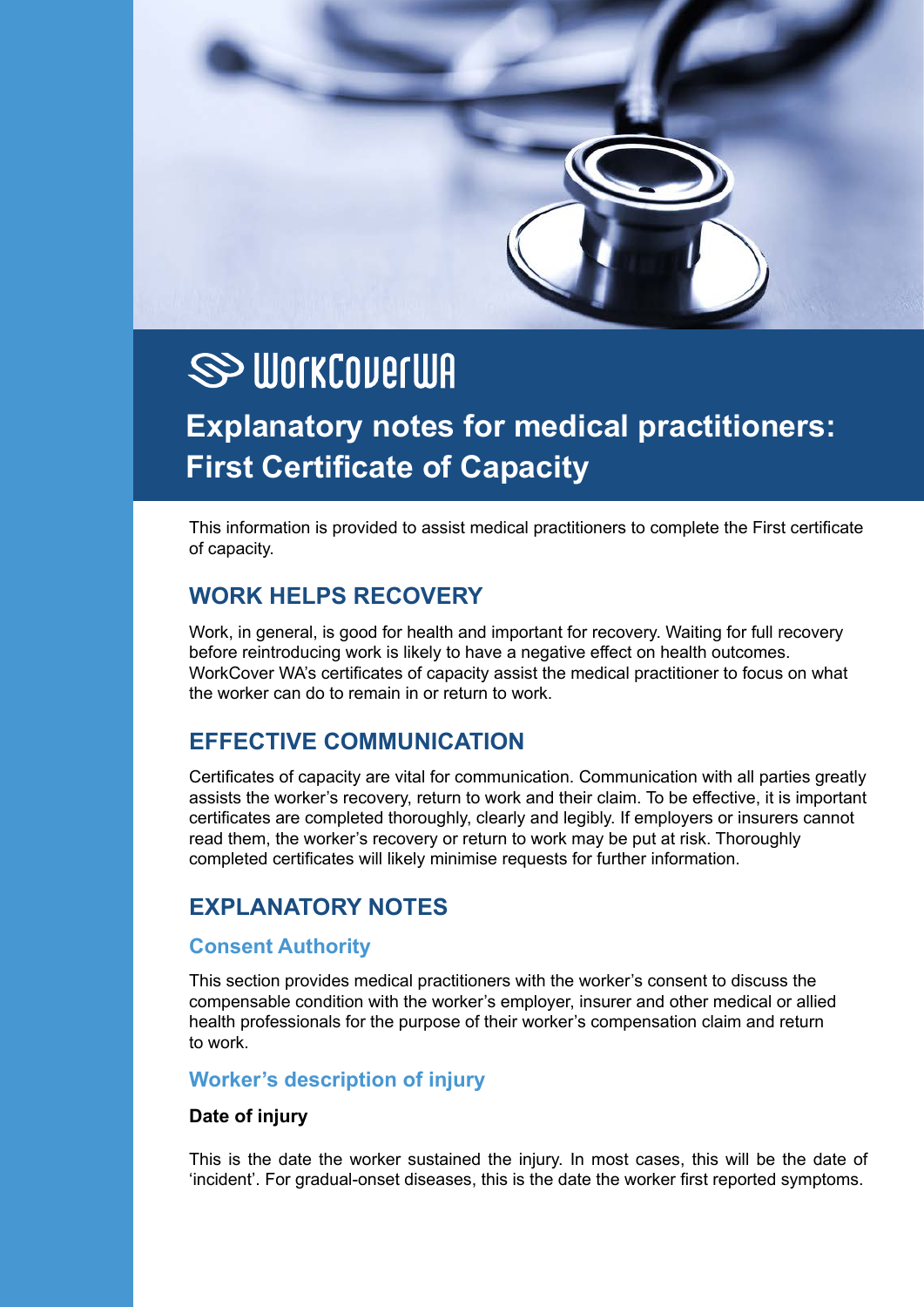#### **What happened?**

This is the worker's description of the injury and how it occurred.

*Examples:* 

- *• "Fell off a ladder while reaching for a box. Landed heavily on his right arm."*
- *• "A man entered the workplace and threatened her with a knife."*

#### **Worker's symptoms**

This is the worker's description of what he/she is experiencing because of the injury.

#### **Medical assessment**

#### **Date of this assessment**

This is the date the medical practitioner examined the worker and made an assessment of their capacity for work and injury management needs.

#### **Clinical findings**

This is the medical practitioner's clinical findings based on their medical assessment. Where possible, standardised assessment tools should be used to inform findings. This will assist the evaluation of management interventions at a later date.

#### **Diagnosis**

This is the medical practitioner's diagnosis of the worker's injury. Where a provisional diagnosis is made (i.e. depends on further diagnostic investigation), please state this in the space provided. A clear medical diagnosis using acceptable medical terminology assists all parties to support injury management. For psychological conditions, terms such as "stress" are not specific enough and may affect the timeliness of the worker's claim being processed.

#### **Work capacity**

#### **Describing work capacity**

Medical practitioners must certify whether the worker has:

- full capacity for work including all pre-injury duties and hours with no modifications
- some capacity for work, or partial capacity, including selected pre-injury duties, other suitable duties, workplace modifications and/or modified hours
- *• no capacity for any work which means the worker is not able to perform any work*

The medical practitioner is required to fill-in the inclusive dates the worker has 'some capacity for work' or 'no capacity for any work'. A clinical reason must be provided where the worker is certified to have no capacity for work beyond 14 days (First certificate of capacity only). Please also include an estimated date for when the injured worker is likely to return to work.

Where there is some capacity for work, the medical practitioner is required to describe what the worker can do at work, acknowledging there may be limits (or restrictions) on their capacity.

- *Physical* 'Repetitive movement limited to 30 minutes', 'lift up to 5kgs, 5 times/hour and maximum 20 times/shift', 'eliminate stair climbing for 4 weeks'
- *Psychosocial* 'Has difficulty planning work assist to breakdown work to simpler tasks', 'Has difficulty concentrating – requires extra time to complete work, consider *temporary relocation to quieter work area'.*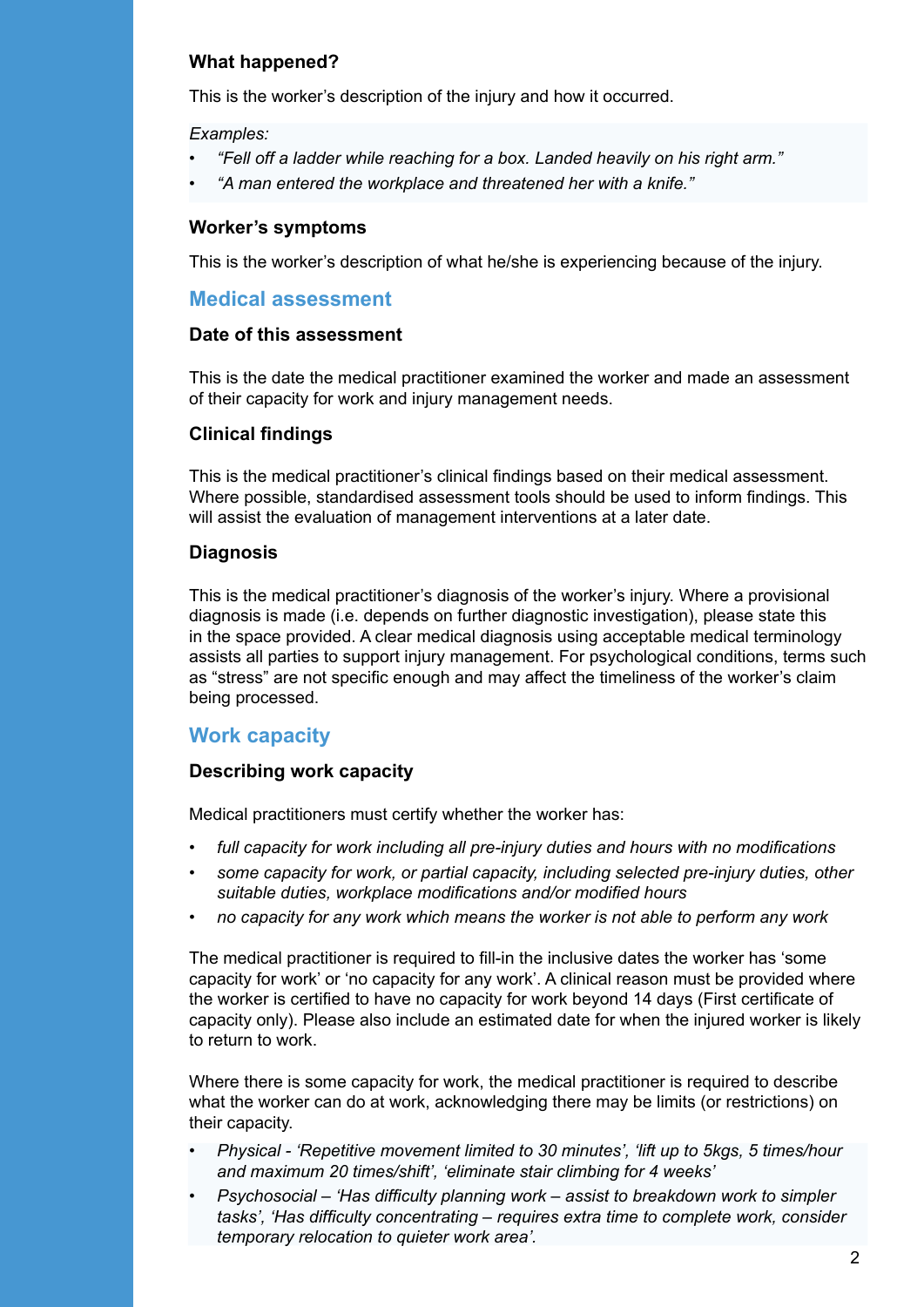# **Injury Management Plan**

#### **Activities/interventions**

These are the activities and interventions prescribed by the medical practitioner to further assess or assist with recovery and return to work.

- *• Further assessment may include specialist consultations, diagnostic imaging or a worksite assessment*
- *Interventions may include physiotherapy, clinical psychology, exercise physiology, pharmaceuticals or workplace mediation*
- *• Return to work planning activities may include identifying suitable duties and establishing a RTW program*

#### **Purpose/goal**

The purpose or goal may be described in terms of change in symptoms, function and participation in work. Where possible, use goals that are work-relevant and SMART – specific, measurable, achievable, realistic and timed.

| Physiotherapy       | In 4 weeks reduce pain scale to less than 4/10; improve<br>sitting tolerance at work to more than 15mins/hour        |
|---------------------|----------------------------------------------------------------------------------------------------------------------|
| Clinical psychology | In 6 weeks improve coping strategies & beliefs re injury;<br>reduce fear-avoidance behaviour; Örebro Musculoskeletal |
| RTW program         | To provide work support; achieve durable RTW; assist<br>recovery; return to normal work capacity within 8 weeks      |

Outlining the purpose or goal of the recommended interventions will assist other parties with related decisions, reduce requests for further information and assist medical practitioners to evaluate the effectiveness of that intervention at a later date.

When outlining the purpose or goal, medical practitioners are encouraged to talk with the worker about their expectations for recovery and returning to work.

# **Next review date**

It is important for medical practitioners to complete the next date of review.

The review date should not exceed the specified period, which is 14 days for the First certificate of capacity. However, where the medical practitioner believes this is not appropriate, they should provide their clinical reasoning in the space available.

#### **First and Final certificate of capacity**

If the medical practitioner finds the worker to have full capacity for work and requires no or limited medical management, then they should indicate this by ticking the box.